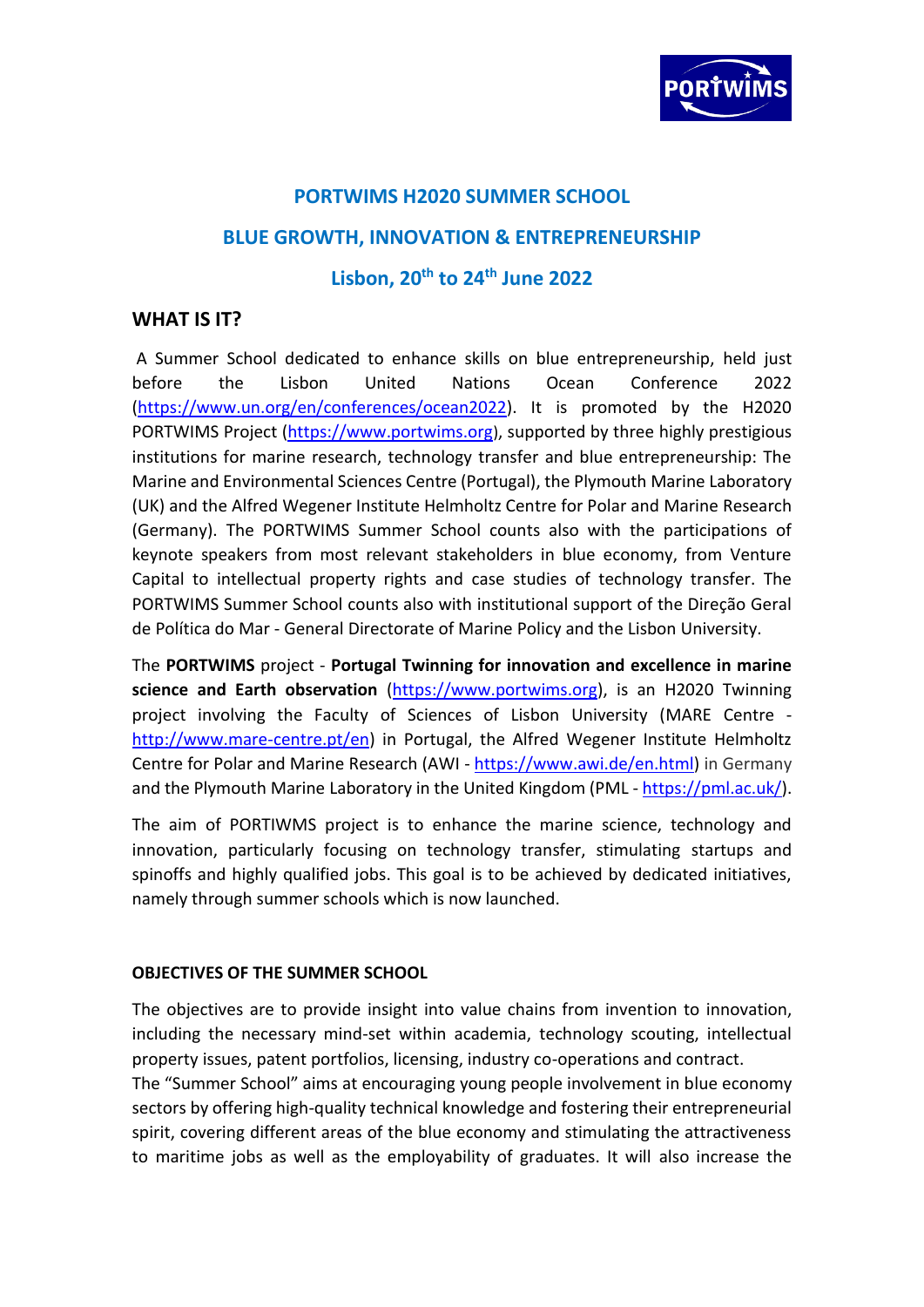

entrepreneurial awareness amongst graduates and, potentially, the number of spin-offs and new highly-qualified jobs, respectively.

The summer school will address innovation-related issues in order to motivate graduate and post-graduate students and promote entrepreneurial thinking amongst academia. The planned summer school programmes include the following issues: Value chains from invention to innovation, basics of innovation management, intellectual property issues, patenting, licensing, industry co-operations and contract research, business development, spin-off preparation as well as an introduction to contracting and industry negotiations. Examples to illustrate this process chains.

The Summer School is organised over 5 full days with components:

i) 1,5 days for an open seminary with high level invited talks on underwater and seafloor observation platforms, marine robotics, examples of underwater sensors, new sampling techniques, bionic approaches developed from plankton research, and aquaculture: academic research plays a major role in a knowledge-based balance between uses and preservation of our seas. Observation technologies can exhibit the nucleus of scalable solutions and, therefore build a bridge from science to application.

ii) 3,5 days are dedicated to training from basic knowledge on blue economy to the development of business ideas / startups, knowledge and technology transfer (KTT), including internal process chains applied, major thematic fields of innovation, intellectual property rights (IPR), technology transfer office (TTO) support competences and capacities, internal and external co-operations, internationalisation of transfer activities, cost-benefit analysis and business plans.

## **SUPPORTS**

The summer school has the institutional support of the Portuguese General Directorate for Marine Policy (DGPM) and the Faculty of Sciences of Lisbon University.

## **OUTPUTS**

The participants will be stimulated to present an idea/project to develop which will be followed and accompanied by the organizers and experts. There will be a final selection of projects to be supported by mentoring, technical, legal and business advisors. A prize money will be attributed to the best project, as seed money.

## **WHO CAN APPLY?**

The summer school is mostly dedicated to graduate and post-graduate students as well as young entrepreneurs and innovators. Attendees shall have own innovation and/or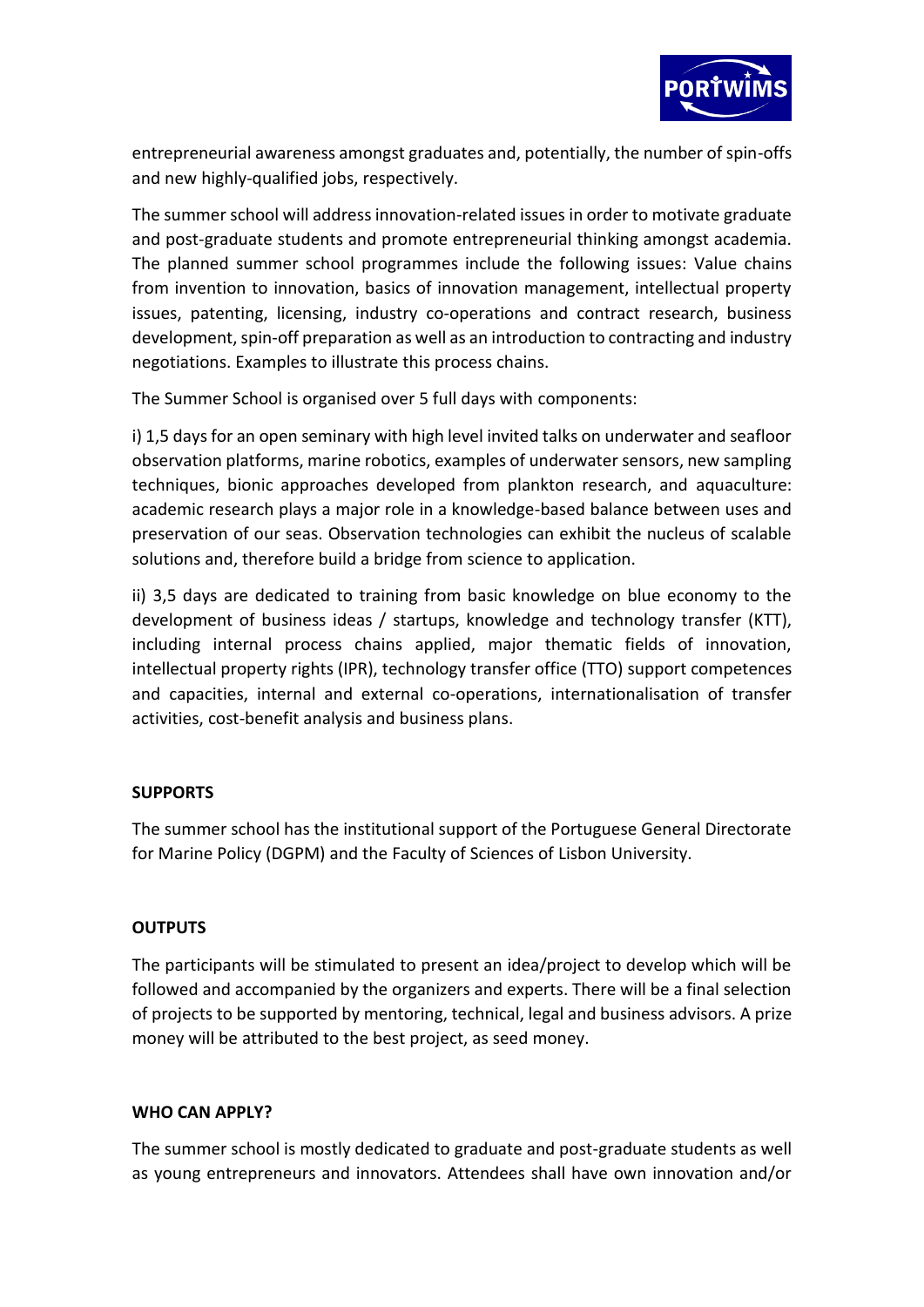

business ideas, respectively, which they are willing to present and ideally further develop during the workshops of the summer school. (Participants therefore will have to sign a confidentiality declaration and must not use and disseminate content of other attendees.)

## **HOW TO APPLY?**

A call will be launched by the PORTWIMS partner institutions by the  $21<sup>st</sup>$  of February until the 26<sup>th</sup> of April and the selection of candidates will be published by the 9<sup>th</sup> of May.

The call will be available at the PORTWIMS site: **[https://portwims.org](https://portwims.org/)**

**Candidates should present:** 2 pages CV; Motivation for participating in the Summer School, own career, relevant scientific interests, interests and social skills, summary of an idea of an innovative project/product/business to develop), within the context of marine sciences/blue economy (max 2 pg.).

## **HOW MANY PARTICIPANTS WILL BE ADMITED?**

The course will admit fifteen (15) participants.

#### **WHERE?**

The course will be held at the Tec Labs - Innovation Centre from the Faculty of Sciences of University of Lisbon, Campo Grande [\(https://teclabs.pt/en/\)](https://teclabs.pt/en/).

## **COSTS?**

The course is free of charges and will be supported by PORTWIMS project.

All costs and arrangements regarding travelling, accommodation and *per diem* expenses are to be covered by the participants.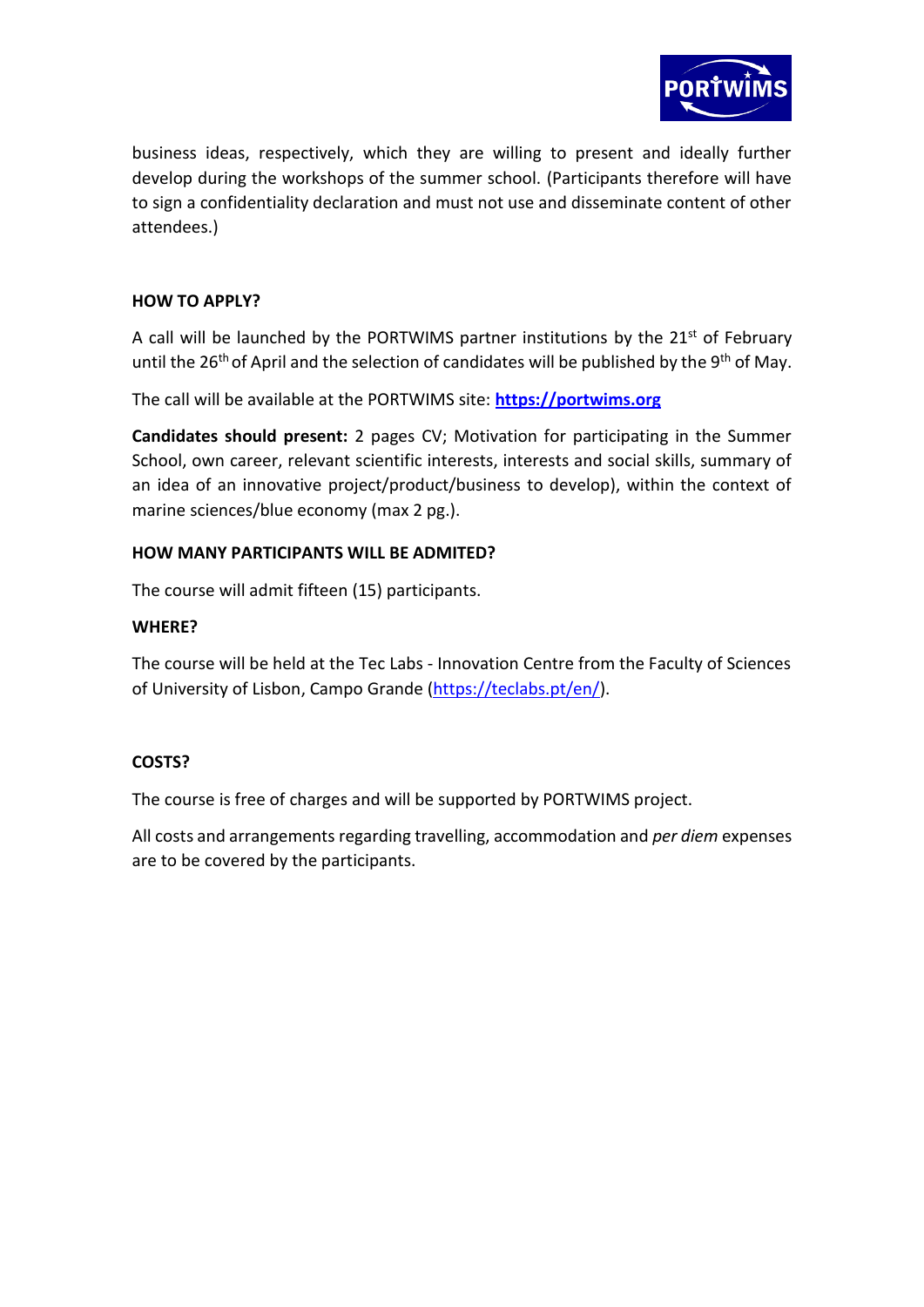

## **PORTWIMS H2020 SUMMER SCHOOL**

# **BLUE GROWTH, INNOVATION & ENTREPRENEURSHIP**

# **Lisbon, 20th to 24th June 2022 – Programme**

| Day 1<br>20 June<br><b>BLUE TALKS</b> |                                                                                                                                                                                                                 |               | Day 2<br>21 June<br><b>BLUE TALKS</b>                                                                                                                                                                                        |                      | Day 3<br>22 June                                                                                                                                                                                               | Day 4<br>23 June                                                                                                        | Day 5<br>24 June                                                                                          |
|---------------------------------------|-----------------------------------------------------------------------------------------------------------------------------------------------------------------------------------------------------------------|---------------|------------------------------------------------------------------------------------------------------------------------------------------------------------------------------------------------------------------------------|----------------------|----------------------------------------------------------------------------------------------------------------------------------------------------------------------------------------------------------------|-------------------------------------------------------------------------------------------------------------------------|-----------------------------------------------------------------------------------------------------------|
| $-9h00$<br><b>OENS</b>                | Reception                                                                                                                                                                                                       |               | <b>M</b> TALK <sub>3</sub><br>Sustainable Use of<br>Ocean Resources<br>S Nicola Beaumont                                                                                                                                     |                      | Preliminary<br><b>E</b> presentation<br><b>F</b> from studen<br>presentation of ideas<br>from students. Flash<br>talks from students<br>Soltairs (1911)<br>Mare Startup (SaeR,<br>SolUCP)                      | a<br>ERisk analysis<br>José Poças Esteves<br>SCEO SaeR                                                                  | Intellectual<br><b>Property</b><br>Rights&Corporation<br>model<br>SDavid Paula<br>SVdA -Lawyer<br>Society |
| 9h00-9h30                             | <b>Welcome Breakfast</b><br>Ideating                                                                                                                                                                            |               | $\mathbf{R}$ TALK 4<br>SDG 14 - state of<br>$\Xi$ SDG 14 – state of<br>$\Xi$ play in the EU and<br>the road to 2030<br>$H$ ANP                                                                                               |                      | Case Studies: Blue<br>Startups<br>that made it<br>muited Guests<br>Explorations<br>Polygon<br>Conçalo Costa<br>Horta da Ria<br>Horta da Ria<br>HELiSE GmbH<br>Christian Hamm<br>Caviar Portugal<br>Paulo Pedro | <b>တြ</b> Financing a Blue<br>$\frac{2}{3}$ Startup:<br><b>Business Angels</b><br>모 Rui Ferreira<br>6 Portugal Ventures | m<br>Angels and<br>The role of Business<br>Accelerators<br>Rúben Eiras<br>Hann Oceano                     |
| $\overline{5}$                        | Ocean Economy in<br>2030 & Blue Growth<br>Vanda Dores<br><b>S</b><br>DGPM – Head of<br>Strategy Department<br><b>Δ</b><br>Opening Session<br><b>PORTWIMS</b><br>Coordination<br>Rectory of Lisbon<br>University | <b>15h45</b>  | Innovation and Blue<br>Growth - Best<br>Practices<br>Aquaculture<br>Underwater<br>technology<br>Earth Observation<br>Biotechs<br>Technology transfer:<br>procedures&<br><b>Case Studies</b><br><b>Eberhard Sauter</b><br>AWI | <b>5h45</b><br>14h00 | Workshop:<br>Meet with Blue<br>Entrepreneurs                                                                                                                                                                   | <b>S</b><br>Elev funding<br>$\blacksquare$ mechanisms<br>Steve Groom                                                    | 모 Promote your<br>product and reach<br>the market<br>B<br>Eberhard Sauter                                 |
|                                       | STALK1<br>From Marine and<br>Polar Research to<br>Application<br>Eleberhard Sauter<br>HAWI                                                                                                                      | 7h30<br>16h00 | Getting started: From<br>the idea to a startup<br>Christian Hamm<br>AWI/ELISE GmbH                                                                                                                                           | <u>ទីដ</u>           | Sol The making of a<br>Business Plan<br>Pierre Gein<br>ת Lisbon School of<br><b>Business &amp;</b><br>HEconomics                                                                                               | National Portuguese<br>$\sum$ Blue funds<br><b>EEA Grants</b><br>Ssandra Silva<br><b>E</b> DGPM                         | Morkshop:<br>Present your<br>project Idea<br>Mare Startup<br>C (SaeR, UCP)                                |
|                                       | TALK <sub>2</sub><br>Earth Observation<br>Marine Science, from<br>Solution of the Section<br>The Ocean to Coast<br>The Steve Groom<br>PML                                                                       | 17h45-18h45   | Lab with tutorship:<br>Getting Acquainted/<br>changing experiences<br>Mare Startup (SaeR,<br>UCP)                                                                                                                            | 8h45                 | Lab with tutorship:<br><i>u</i><br>Mare Startup (SaeR,<br>EUCP)<br>FI                                                                                                                                          | $\ddot{\tilde{\mathbf{s}}}$ Lab with tutorship:<br>and with the Startup (SaeR, 1)<br>Mare Startup (SaeR, 1)<br>The UCP) |                                                                                                           |

\*Please note that the organization may be subject to changes depending on the evolution of the global situation of COVID-19.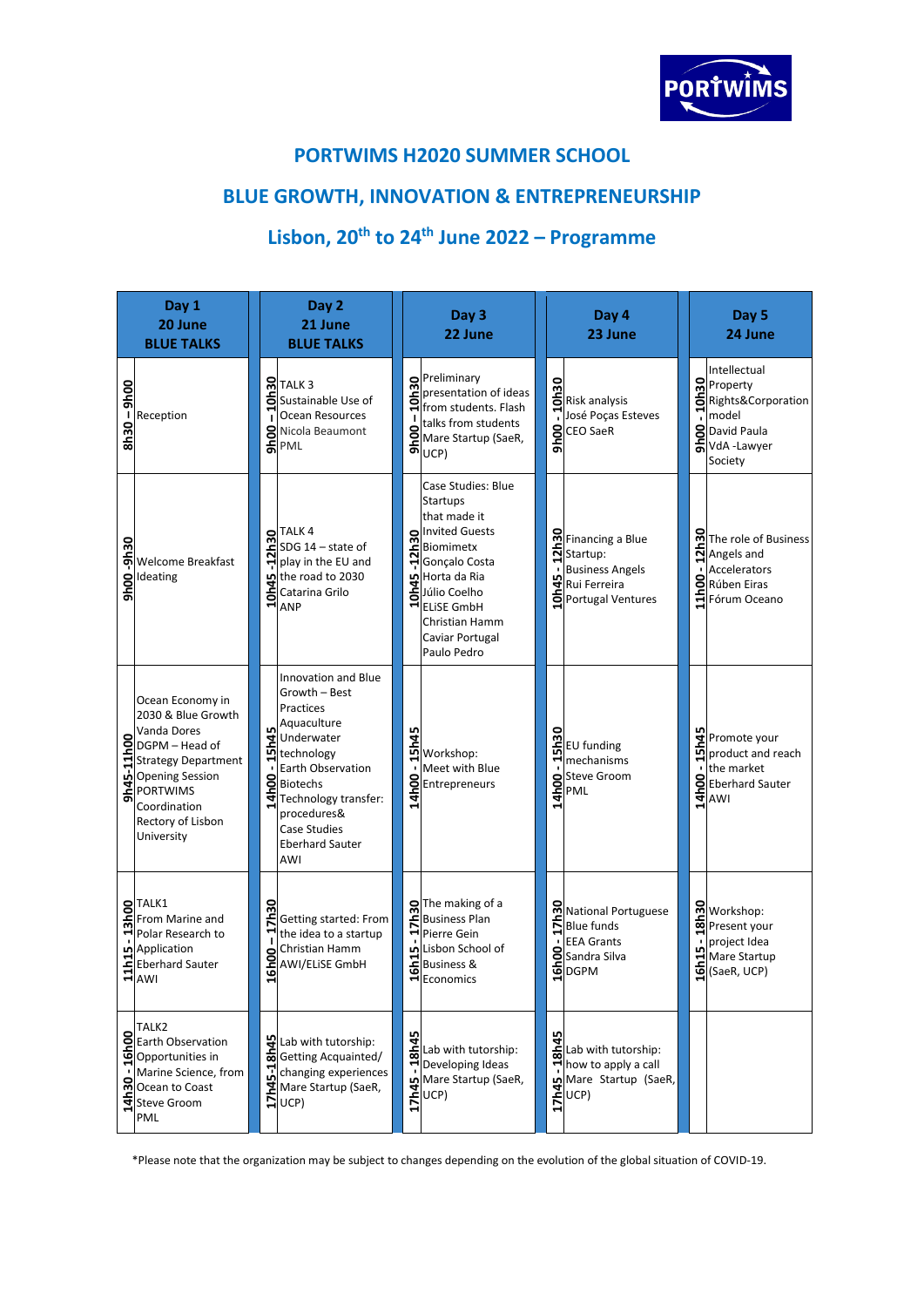

#### **INSTITUTIONS INVOLVED AND KEYNOTE SPEAKERS**

- **DGPM – Direção Geral de Política do Mar**  [\(https://www.dgpm.mm.gov.pt/\)](https://www.dgpm.mm.gov.pt/) Vanda Dores – Head of Strategy Department of DGPM Sandra Silva – Head of Programming Department of DGPM
- **Rectory of Lisbon University –** [\(https://www.ulisboa.pt/en/\)](https://www.ulisboa.pt/en/))
- **Faculty of Sciences of Lisbon University (FCUL) - Mare Centre** [\(http://www.mare-centre.pt/en\)](http://www.mare-centre.pt/en) Vanda Brotas – General coordinator of the PORTWIMS Project [\(https://portwims.org/Home\)](https://portwims.org/Home)
- **AWI - The Alfred Wegener Institute, Helmholtz Centre for Polar and Marine Research** [\(https://www.awi.de/en.html\)](https://www.awi.de/en.html)

Eberhard Sauter - Head AWI Technology Transfer Office Christian Hamm - Head of Unit Bionic Lightweight Optimization and Functional Morphology at AWI

- **PML - Plymouth Marine Laboratory** [\(https://www.pml.ac.uk/\)](https://www.pml.ac.uk/) Steve Groom - Head of Science at PML Nicola Beaumont- Head of Science - Sea and Society at PML
- **Portugal Ventures –** [\(https://www.portugalventures.pt\)](https://www.portugalventures.pt/) Rui Ferreira – Executive Vice-President
- **Mare Startup** [\(http://www.mare-startup.pt/en\)](http://www.mare-startup.pt/en)

Mare Startup Consortium integrates: FCUL, Universidade Católica Portuguesa, Fórum Oceano and SaeR

José Guerreiro – General Coordinator of Mare Startup/ Professor at the FCUL

• **SaeR - Sociedade de Avaliação Estratégica e Risco Lda**. [\(www.saer.pt/\)](http://www.saer.pt/)

José Poças Esteves - Managing Partner Sónia Ribeiro

- **Universidade Católica Portuguesa** [\(https://www.ucp.pt/?set\\_language=en\)](https://www.ucp.pt/?set_language=en) Pierre Gein – Lisbon School of Business & Economics Sónia Ribeiro - Institute for Political Studies
- **Fórum Oceano** [\(http://www.forumoceano.pt/?site\\_lingua=en\)](http://www.forumoceano.pt/?site_lingua=en) Rúben Eiras – Secretary General Francisco Beirão – General Coordinator of Lisbon Delegation